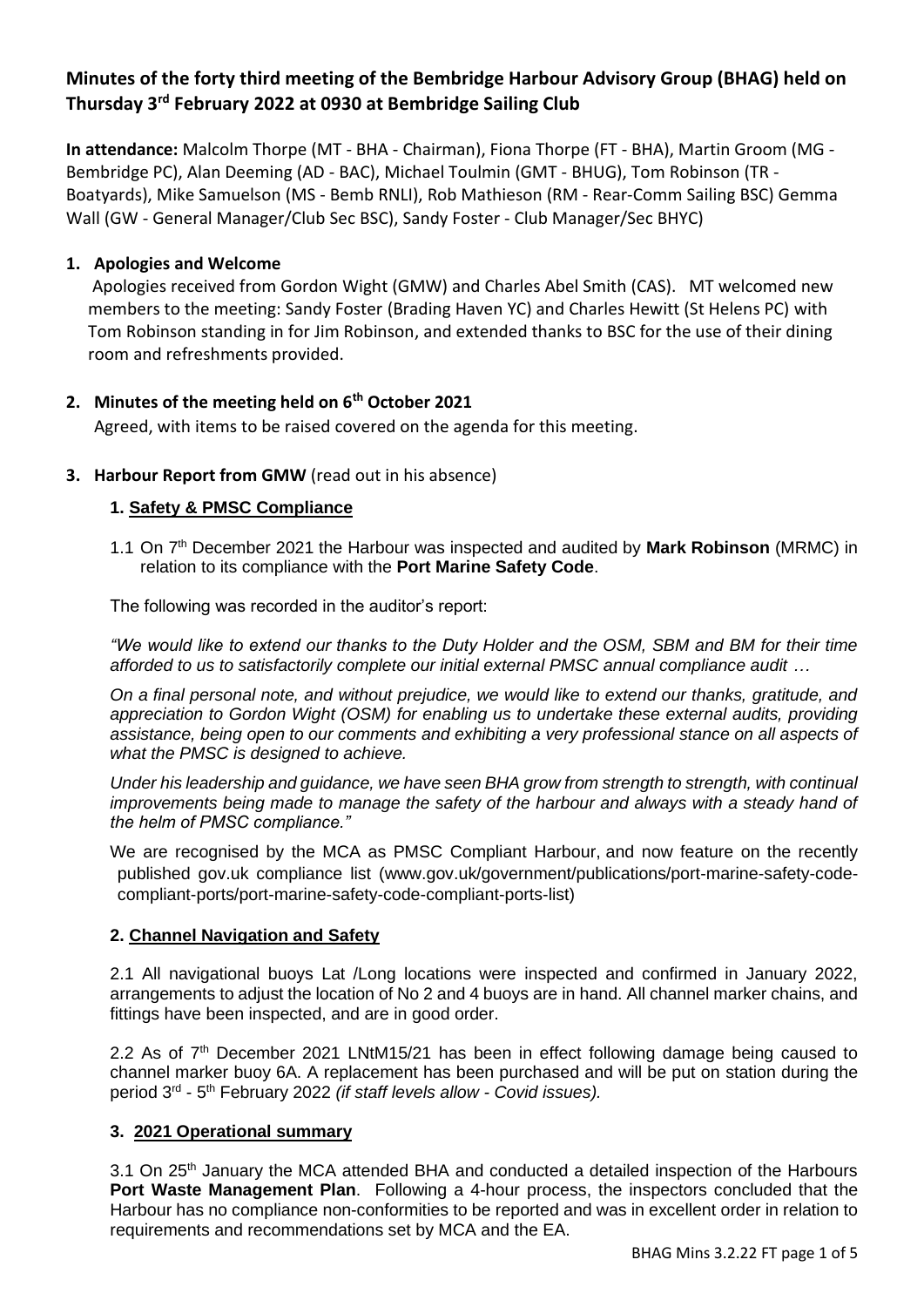3.2 A very busy and successful winter season thus far. General winter maintenance tasks are ongoing and should be completed by the beginning of March in readiness for what is hoped to be a busy spring / summer season. GMW Report ends.

In response to a query, MT confirmed that GMW plans to retire in September 2022.

**BHA Port Waste Management Plan** - covered in GMW report. GW for BSC and SF for BHYC expressed interest in learning more and exploring the possibilities of a combined plan. FT to arrange a separate meeting to discuss. **Action: FT**

### **4. Dredging**

Inner Harbour dredging was completed in Oct/Nov at the Duver pontoon and an area at BBS.

JMC Aggregates is continuing to concentrate on the eastern side of the Entrance Channel. Work currently underway was raised by GMT - discussed between MT and the contractor, with further meetings planned. A large volume of material has been taken out. Grading and washing done off site (at Robin Hill).

The material in the Channel is varied, so poor quality material is being redistributed to where higher quality material has been dug out. A hole so created, near the groyne, is being refilled (2.2.22 and 3.2.22). Fill-in work will be carried out, whenever possible, on an outgoing tide.

Entrance Channel dredging is governed by the Dredging Protocol agreed between the Harbour and IoW Council (ref: item 3 of minutes of 6.10.21). It was generally considered that the current dredging programme may result in a reduction of sand deposits in BSC's BODA pool and elsewhere.

Arrangements between BHA and the contractor are confidential due to commercial sensitivity.

AD outlined changes created by the Duver dredging and recorded gratitude to GMW, who had arranged an alternative mooring for his boat. There is another Angling Club mooring near the inside of the pontoon, close to the edge of the dredging drop-off. The occupying boat has been sold (Esk Lady) – a replacement awaited. GMW aware of all.

# **5. Bembridge Point Groyne**

Whilst continuing to be supportive of refurbishment as a community initiative, BHA's position in relation to the groyne is unchanged (ref item 5 of minutes of 6.10.22).

MT had a meeting with Paul Tosswell in October. PT's view on a refurbished groyne is that over a short period of time, sand would overtop it, the build-up from which could then be removed by the contractor.

It was recognised that the level of dredging being carried out alters the situation and could prove beneficial to the ingress of material into the Harbour. This will be closely monitored. **Action: BHA**

# **6. Legal Challenges** (see also item 6 of minutes of 6.10.21)

MT summary:

JR1 - BHT appeal of 2 items from their original challenge was totally refused by the Court of Appeal on 21.2.22 (post meeting: copies available from the Harbour Office).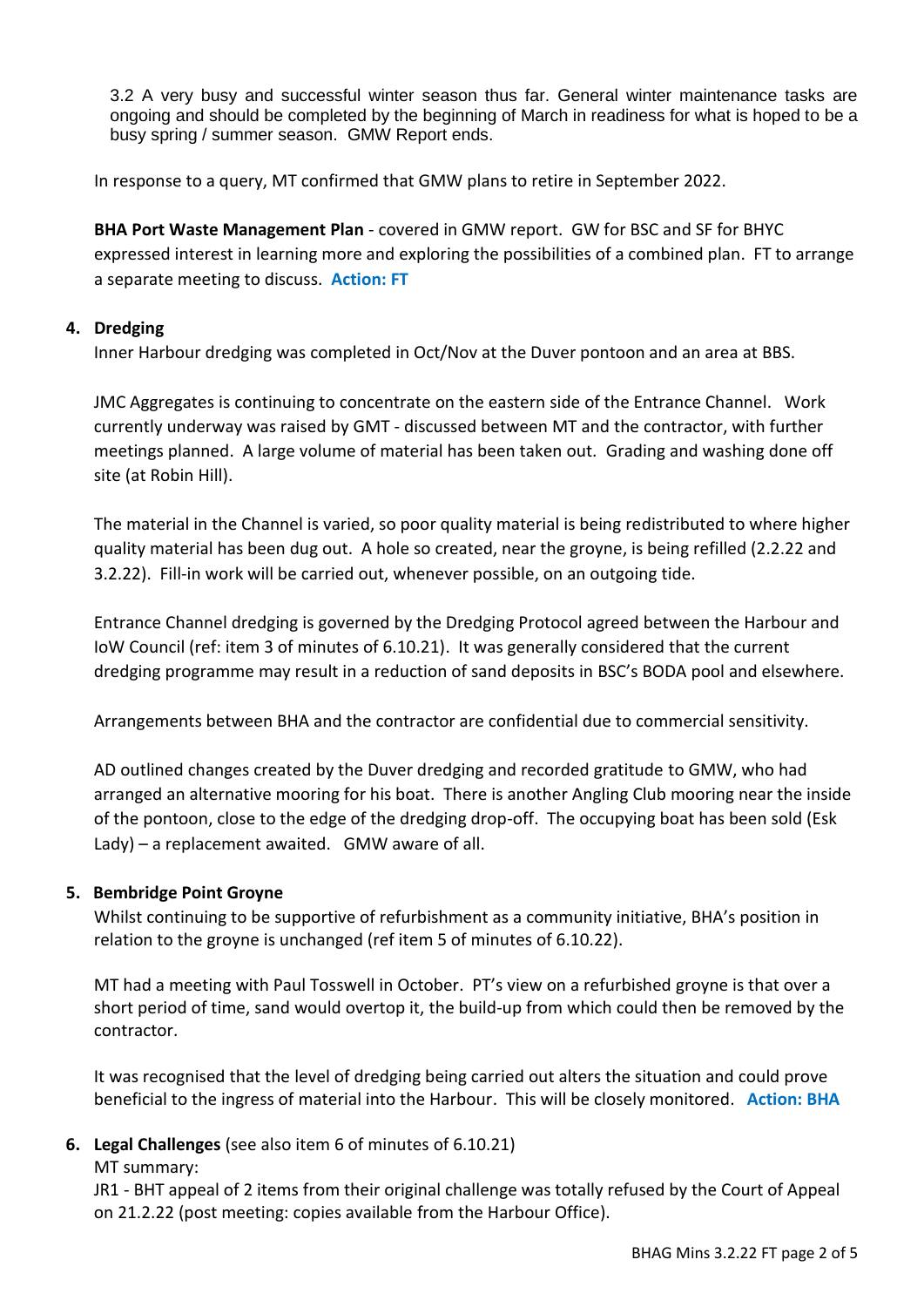JR2 Challenge against MT/FT concerning financial aspects within the Harbour is on-going. BHT claimed on 7 grounds, 6 of which were refused. The final 1 remaining will be heard in the courts. No date yet known.

### **7. Harbour Development Plan**

The High Court decision releases the planning approval and J106 agreement which can now be progressed. A Project Manager will be appointed in the near future. Phase 1 will be the admin/facilities complex, new sewerage treatment plant and sea wall at the Duver, and the Marina car park and floating facilities block; MT confirmed that the timescale is to commence construction in September 2022 for completion in March 2023.

GMT asked if MT would release update reports so that people could understand how the development plan would evolve. MT confirmed the community will be kept informed of progress. Phase 1 can only be undertaken out of season in the winter period and the level of disruption to Harbour users and local residents/businesses, expected to be minimal, will be discussed in advance with those who may be affected. MT stated that he hopes that after 6 years of constant interference from BHT, having lost their case against this planning approval on every front, they will now allow these Harbour improvements to continue without further intervention.

MT confirmed that having only recently received planning, no final decisions had been made on the structure of the residential development. Various options were being considered.

(Gemma Wall left the meeting)

#### **8. Events programme 2022**

FT confirmed 2022 dates (with one amendment being the Bembridge Gig Fest which has moved to September):

- **Duver Dash** (part of the Isle of Wight Festival of Running) Sunday 29th May
- **Rock the Boat** Saturday 4th June
- **Bembridge Harbour Family Fun Weekend** Friday 12<sup>th</sup> to Sunday 14<sup>th</sup> August
- **Bembridge Gig Fest** Saturday 24th and Sunday 25th September

St Helens Parish Council will be discussing the **Duver Dash** at their next meeting. West Wight Sports and Community Centre Trust are the organisers of the IoW Festival of Running and will be supporting the event and hopefully able to supply a few volunteer Marshals (although the Festival culminates in various events in West Wight the following weekend where their volunteers mostly live). It is hoped that some volunteers may come from the St Helens community. TR mentioned Ryde Harriers as having a bank of potential Marshals - FT will make enquiries (many thanks Tom).

FT has also written to St Helens CE Primary School to encourage involvement and participation.

**Rock the Boat** in June coincides with the Queen's Platinum Jubilee celebrations. Bembridge PC - led by Councillor Harriet Brabazon, is developing a programme of events in liaison with St Helens PC.

The **Family Fun Weekend** will not include a Village Regatta this year. There are a number of anniversaries this season and the Redwings (125) and Scows (70) are planning celebratory events including a sail past on Saturday 13<sup>th</sup>.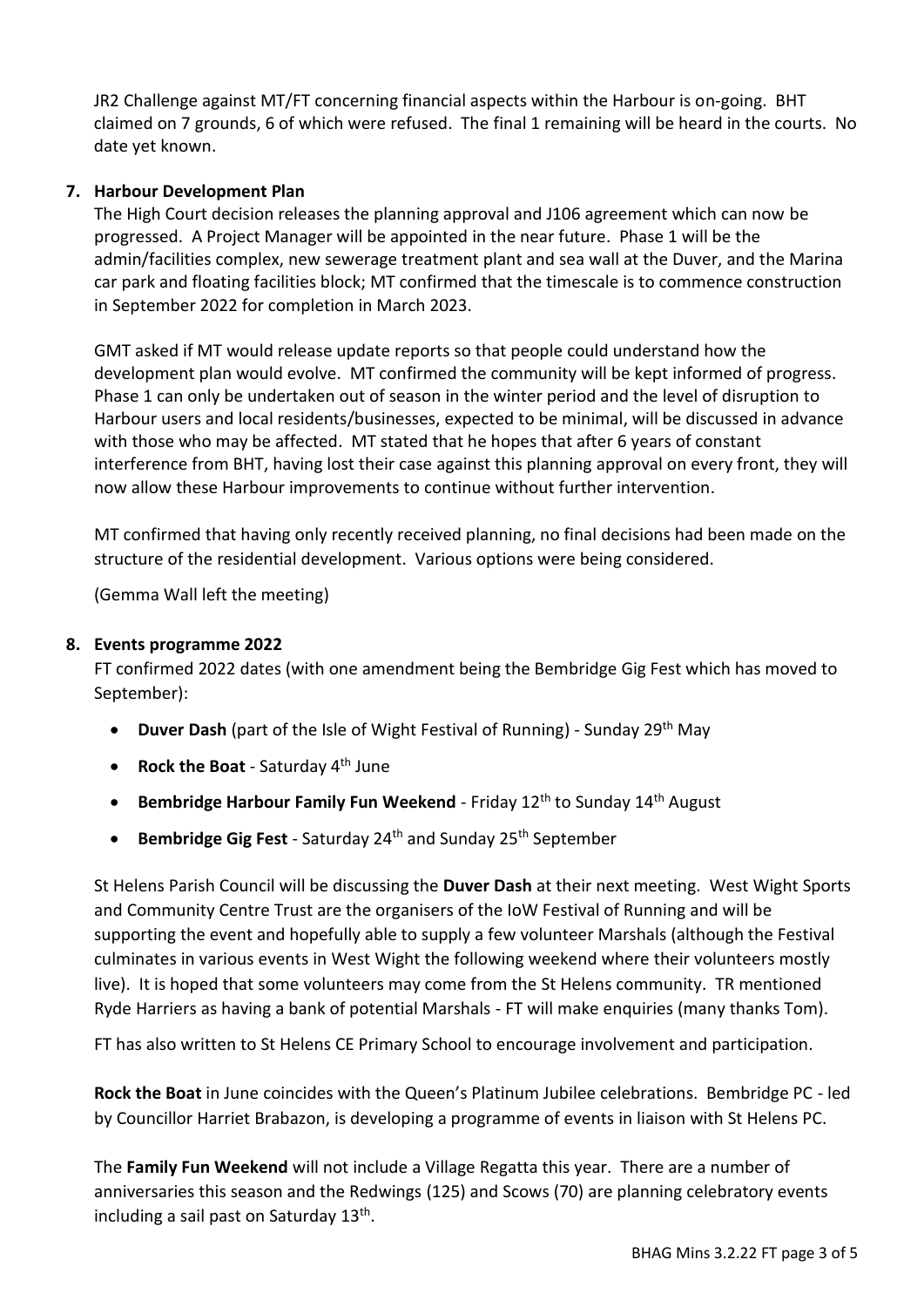The RNLI has moved their Open Day to Sunday 14<sup>th</sup> and MS kindly offered to establish whether the Lifeboat could come into the Harbour on Saturday 13<sup>th</sup> (many thanks Mike). Action: MS

### **9. Harbour website**

After much delay, a new Harbour website was launched at the end of January. It replaces the 10 year-old site which utilised Adobe Flash, now discontinued, and outdated technology. Its successor has been fully adapted for use on mobile devices such as smart phones, tablets etc and is hopefully more user friendly and versatile.

Some pages are not yet ready (eg Places to Visit) but will be reinstated in due course. Feedback welcome. The security of sites was discussed. FT confirmed the new site has a security certificate.

### **10. Members' Reports**

**BHUG (GMT)** - BHUG is not currently active other than keeping its members updated.

The issue of siltation from the River Yar was discussed - BHUG had previously approached the EA but nothing was gained.

MT has requested a meeting with the EA and Southern Water to establish the current position. MS had previously offered to make enquires about an EA contact of John Raymond who had been very helpful. **Action: MS**

AD noted the severe and growing problem of siltation around the area of the Angling Club.

MT expressed frustration that the RYA Green/Blue team seemed reluctant to engage in any detail, but it's a great initiative which could be brilliant. MS said he would feed this back.

**BHYC (SF)** - Sandy is in her 4<sup>th</sup> week. The Club is very busy and membership is buoyant. Re Covid, business is back to normal and they are looking to maximise efficiencies and invest in site maintenance.

The Club had been nominated for an RYA Club of the Year Award - results due on 26<sup>th</sup> Feb (MS noted that newly appointed RYA CE, Sara Sutcliffe is due to visit both clubs this year).

AD asked if cadet members could be reminded to take care when sailing near moored boats, and that if a collision occurs, an Accident Report is completed. Damage has sometimes been done to Angling Club boats.

**Bembridge Sailing Club (RM)** - cadet courses will be run normally this season. The new Sailing Manager is Tim Smith. There are 37 Illusions in the dinghy park, with 20 out most weekends. MT confirmed mid-Harbour mooring buoys will be reinstated before the end of March, commencing nearest to Fisherman's pontoon.

There are various anniversaries throughout what is looking like being a very busy season, and 2023 marks 40 years of Illusion sailing at BSC.

**Bembridge Angling Club (AD)** - AD reported a paint splatter on a boat (Amy) which is thought to have occurred during some BHA maintenance. AD would investigate further. *(post the meeting FT spoke to the owner, who was in the office for unrelated reasons, so no need for further investigation Alan - many thanks FT)* 

AD confirmed that new byelaws are about to come into force banning netting in the Harbour.